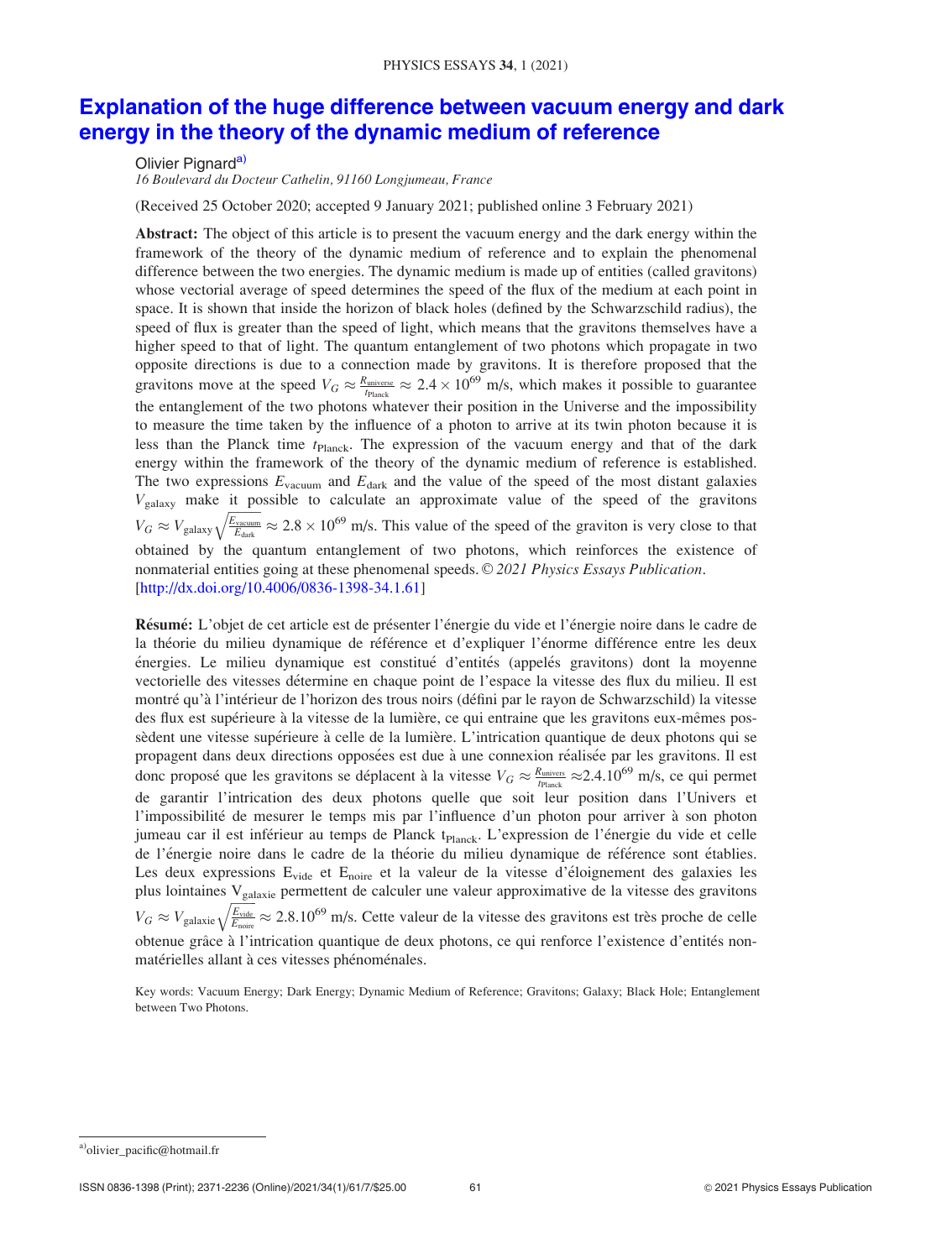# I. PHENOMENAL DIFFERENCE BETWEEN VACUUM ENERGY AND DARK ENERGY

Vacuum energy is an underlying energy which exists everywhere in space, through the Universe.

A possible contribution to the vacuum energy is realized by the virtual particles that are seen as couples of particles which appear and annihilate in such a short time length that they cannot be observed. They would act like that in the whole Universe. Their behavior is codified in the time-energy relationship of the Heisenberg's uncertainty principle.

The effects of the vacuum energy can be experimentally observed in several phenomena and are supposed to influence the behavior of the Universe at the cosmological scale.

By using the superior limit of the cosmological constant, the vacuum energy has been estimated to  $10^{-9}$  joules by cube meter $1-3$  and it corresponds to the dark energy.

Although according to quantum electrodynamics and stochastic electrodynamics, to be coherent with Lorentz's invariant principle and the order of magnitude of Planck's constant, it should have a value on the order of  $10^{113}$  joules by cube meter.<sup>[4,5](#page-6-0)</sup>

This huge divergence is called the "vacuum catastrophe."

# II. PRESENTATION OF THE DYNAMIC MEDIUM OF REFERENCE (DMR)

The theory of the dynamic medium of reference $6$  (DMR) introduces a dynamic nonmaterial medium which is present in the whole Universe.

The characteristics of this medium are as follows:

- This medium enables one to deduce a Preferred Frame of Reference or rather a REFERENCE in the whole Universe and at all scales.
- This REFERENCE enables one to obtain a privileged time. The present moment is universal, that is to say the same in the whole Universe.
- This medium is also the medium of propagation of light.
- This medium verifies the principle of reciprocal action:
	- The medium is distorted by matter and energy like the space-time of general relativity.
	- The warping of this medium determines the trajectories of the particles (material particles and light particles).

The presence of a massive body creates a flux in the medium (centripetal that is to say directed toward the center of gravity of the massive body) of speed,

$$
V_{\text{flux}} = \sqrt{\frac{2GM}{r}},\tag{1}
$$

and acceleration,

$$
\gamma_{\text{flux}} = \frac{GM}{r^2},\tag{2}
$$

where  $r$  refers to the distance to the center of gravity of the massive body.

## III. A POSSIBLE DESCRIPTION OF THE DYNAMIC MEDIUM OF REFERENCE: THE GRAVITONS FIELD

This part gives a possible description of the dynamic medium of reference: the gravitons field.

The theory of the dynamic medium of reference is based on Le Sage theory, but it adds many deep changes and evolutions.

Numerous scientists have studied Le Sage theory. Just to mention a few of them are Newton, Huygens, Leibniz, Euler, Laplace, Lord Kelvin, Maxwell, Lorentz, Hilbert, Darwin, Poincaré, and Feynman.

Henri Poincaré has studied this theory and written a synthesis in *Science et Méthode.*<sup>[7](#page-6-0)</sup>

Poincaré sums up the principle of Le Sage theory as follows:

"It is proper to establish a parallel between these considerations and a theory proposed a long time ago in order to explain the universal gravitation. Let's suppose that, in the interplanetary spaces, very tiny particles move in all directions, with very high speeds. A single body in the space will not be affected, apparently, by the impact of these corpuscles, since these impacts are equally divided in all directions. But, if two bodies A and B are in the space, the body B will play the role of a screen and will intercept a part of these corpuscles which would have hit A. Then, the impacts received by A in the opposite direction of the one of B, will not have compensation any longer, or will be imperfectly compensated, and they will push A toward B. Such is Le Sage theory."

It is possible to demonstrate rather easily that the "push" is inversely proportional to the square distance between the two bodies (like the Newton law).

One can also demonstrate that if the corpuscles are very tiny, the "push" is approximately proportional to the number of nucleons and so the mass of the body and not the apparent surface of the body.

Moreover, only a tiny fraction of corpuscles hits the atoms of the body, which explains that the "push" (the gravitational force) is so weak.

The main evolutions of the theory of the dynamic medium of reference versus Le Sage theory are the following:

- One must not use the notion of impact with the corpuscles.
- One must consider that the corpuscles are nonmaterial and constitute a medium.
- The total energy of an entity is the sum of its kinetic energy of translation and of its kinetic energy of rotation about itself.
- Fundamental law: conservation of the total energy of an entity: the total energy of one entity remains constant,

$$
E_{\text{total}} = E_{\text{translation}} + E_{\text{rotation}} = \text{constant.} \tag{3}
$$

Afterward I will call these entities as gravitons (but these gravitons have nothing to do with the graviton of spin 2 of quantum mechanics).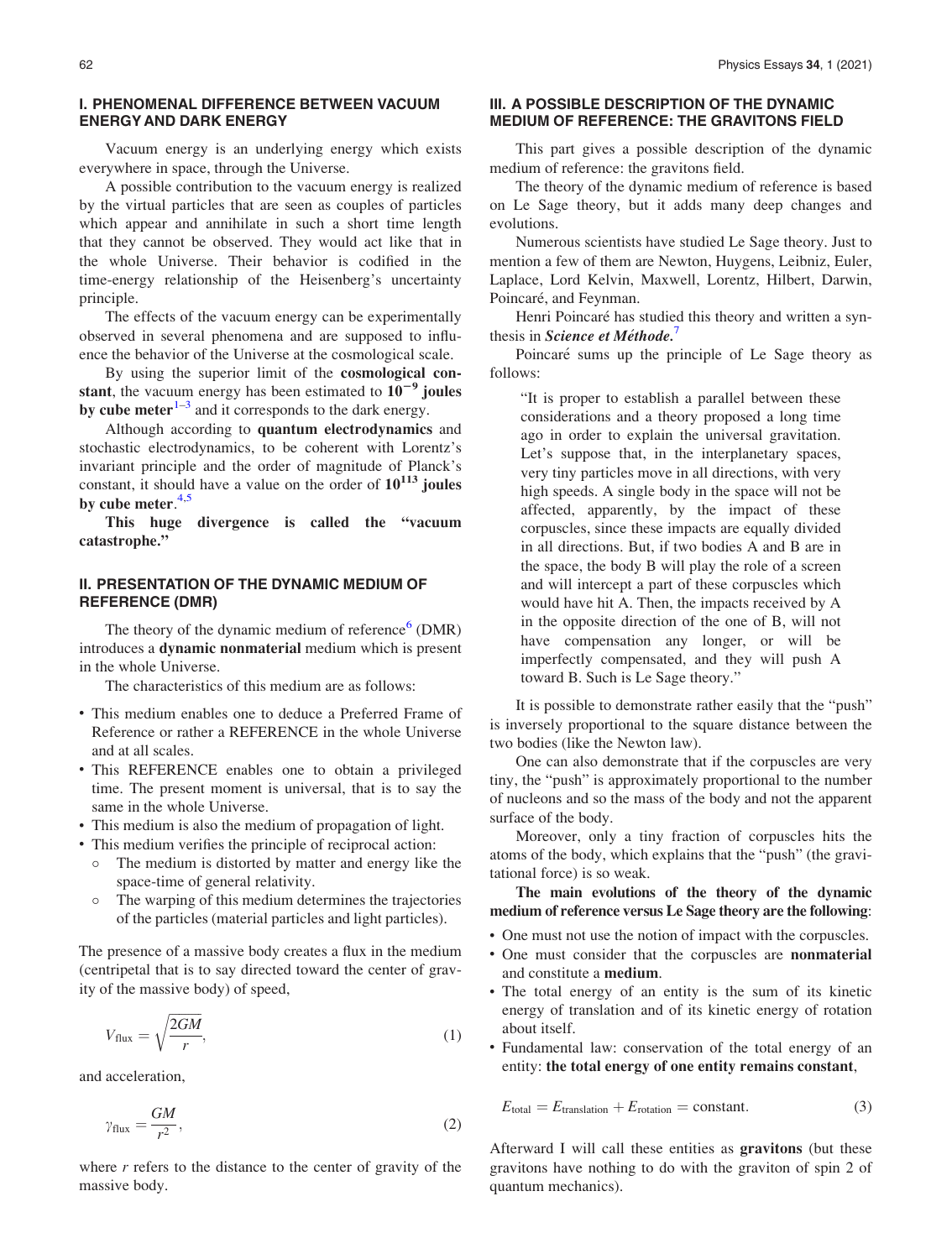If the total energy of the gravitons remains constant, then the gravitons do not give energy to the atoms of the Earth, and so they do not raise the temperature of the Earth.

It is postulated that the gravitons which interact with the atoms of the Earth lose some of their kinetic energy of translation which turns into kinetic energy of rotation. The gravitons which interact with the atoms of the Earth lose a part of their translation speed and win some rotation speed.

So the Earth would be a huge "transformer" of "standard gravitons" in "gravitons-spin."

This physical phenomenon has no effect on the Earth (at least not the elevation of temperature), but it has an effect on the medium.

The medium undergoes a centripetal flux due to the presence of the Earth.

Indeed, let us consider a reference frame at the surface of the Earth and an elementary volume linked to it.

If one measures the speed vectors of all the gravitons in this elementary volume, the average of the speed vectors gives a resulting speed vector which is centripetal (because the gravitons-spin coming from the ground have a smallest translation speed than the standard gravitons coming from the sky).

One can demonstrate that the acceleration of the flux has the following expression:  $\overrightarrow{v_{\text{flux}}} = -\frac{GM}{r^2} \overrightarrow{u_r}$  from which one can deduce that the centripetal speed of the flux at a distance  $r$  from the center of gravity of the Earth of mass  $M$  is equal to (measured in a reference frame  $R$  linked to the Earth)

$$
\overrightarrow{C_{G/R}} = \frac{\sum_{i=1}^{N_G} \overrightarrow{V_{G/R}}}{N_G} = \overrightarrow{V_{flux}} = -\sqrt{\frac{2GM}{r}} \overrightarrow{u_r}.
$$
 (4)

The demonstration of the link between the acceleration and the speed of the flux is the following:

If we derivate the acceleration, we obtain

$$
\gamma_{\text{flux}} = \frac{dV}{dt} = \frac{dV}{dr}\frac{dr}{dt} = \frac{dV}{dr} . V = \frac{1}{2}\frac{d}{dr}(V^2),
$$

so we have  $V_{\text{flux}}^2 = \int_{+\infty}^{r} 2\gamma_{\text{flux}} dr$ .

NG

Using the expression  $\gamma_{\text{flux}} = -(GM/r^2)$ , we obtain  $V_{\text{flux}}^2 = -\int_{+\infty}^{r} (2GM/r^2) dr = [2GM/r]_{+\infty}^{r} = 2GM/r.$ 

Finally, we obtain the expression of the speed of the flux as  $\overrightarrow{V_{\text{flux}}} = -\sqrt{(2GM/r)}\overrightarrow{u_r}.$ 

Remark: the speed of the flux is zero at an infinite distance of the massive body creating the gravitational field  $(V_{\text{flux}} = 0 \text{ for } r \rightarrow +\infty).$ 

Definition of the Preferred Frame of Reference based on the entities constituting the medium.

Let us consider a Galilean referential  $R$  (a laboratory) and an elementary volume linked to this referential.

In this very small volume, imagine that we can count the entities in it (gravitons) and we can also know the speed vector of each graviton,  $\overrightarrow{V_{G/R}}$ .

Knowing this, it is possible to compute the vectorial average of the speed vectors of the gravitons,  $\overrightarrow{C_{G/R}}$  =  $\sum_{i=1}^{N_G} (\overrightarrow{V_{G/R}})/N_G.$ 

This resultant vector means that, at the center of this given elementary volume, the Preferred Frame of Reference moves at the speed  $\overrightarrow{C_{G/R}}$  versus the referential R and that the referential R (the laboratory) moves at the speed  $-\overrightarrow{C_{G/R}}$  versus the Preferred Frame of Reference (defined by the medium), i.e., versus the medium.

Figure [1](#page-3-0) shows the distortion of the gravitons field created by the Earth.

The distortion of the gravitons field (the flux of the medium):

- is generated by the presence of the matter of the Earth;
- is always centripetal, i.e., radial, oriented toward the center of gravity of the Earth;
- is maximum at the surface of the Earth and decreases when going away from the Earth;
- has a constant modulus on every sphere whose center is the one of the Earth; and
- gives the impression to follow the Earth in its movement (whatever its speed) because it remains identical to itself.

#### IV. SPEED OF THE GRAVITONS

### A. Speed of the flux of the gravitons inside the horizon of a black hole

In general relativity, a stationary black hole, without rotation and without electric charge, is described by the metric of Schwarzschild,<sup>[1](#page-6-0)</sup>

$$
ds^{2} = \left(1 - \frac{2GM}{c_{0}^{2}r}\right)c_{0}^{2}dt^{2} - \left(1 - \frac{2GM}{c_{0}^{2}r}\right)^{-1}dr^{2}
$$

$$
-r^{2}d\vartheta^{2} - r^{2}\sin^{2}\vartheta \, d\varphi^{2}.
$$
 (5)

A black hole is bounded by the Schwarzschild radius  $r_S = 2GM/c_0^2$  called the horizon of the black hole. Inside the horizon, nothing can escape from the black hole, not even light.

In the theory of the Dynamic Medium of Reference (DMR), a black hole generates a flux of centripetal gravitons (radial and directed toward the center of the black hole) whose speed has the following expression (Fig.  $2$ ):<sup>[8](#page-6-0)</sup>

$$
V_{\text{flux}} = \sqrt{\frac{2GM}{r}}.\tag{6}
$$

Beyond the horizon of a black hole  $(r > r<sub>s</sub>)$  given by the Schwarzschild radius  $r_S = 2GM/c^2$ , the speed of the flux of gravitons is lower than the speed of light.

However, inside the horizon of a black hole  $(r < r<sub>s</sub>)$ , the speed of the flux of gravitons is greater than the speed of light.

Moreover, for a distance to the center of the black hole much less than the Schwarzschild radius ( $r \ll r_s$ ), the speed of the flux of gravitons is much greater than the speed of light ( $V_{\text{flux}} \gg c$ ).

For a distance  $r$  corresponding to the Planck length  $L_P = \sqrt{\left(\frac{Gh}{2\pi \cdot c^3}\right)} = 1.616 \times 10^{-35}$  m, the speed of the flux of gravitons is  $V_{\text{flux}} = \sqrt{(2GM/L_P)} = 2.87 \times 10^{12} \sqrt{M}$ .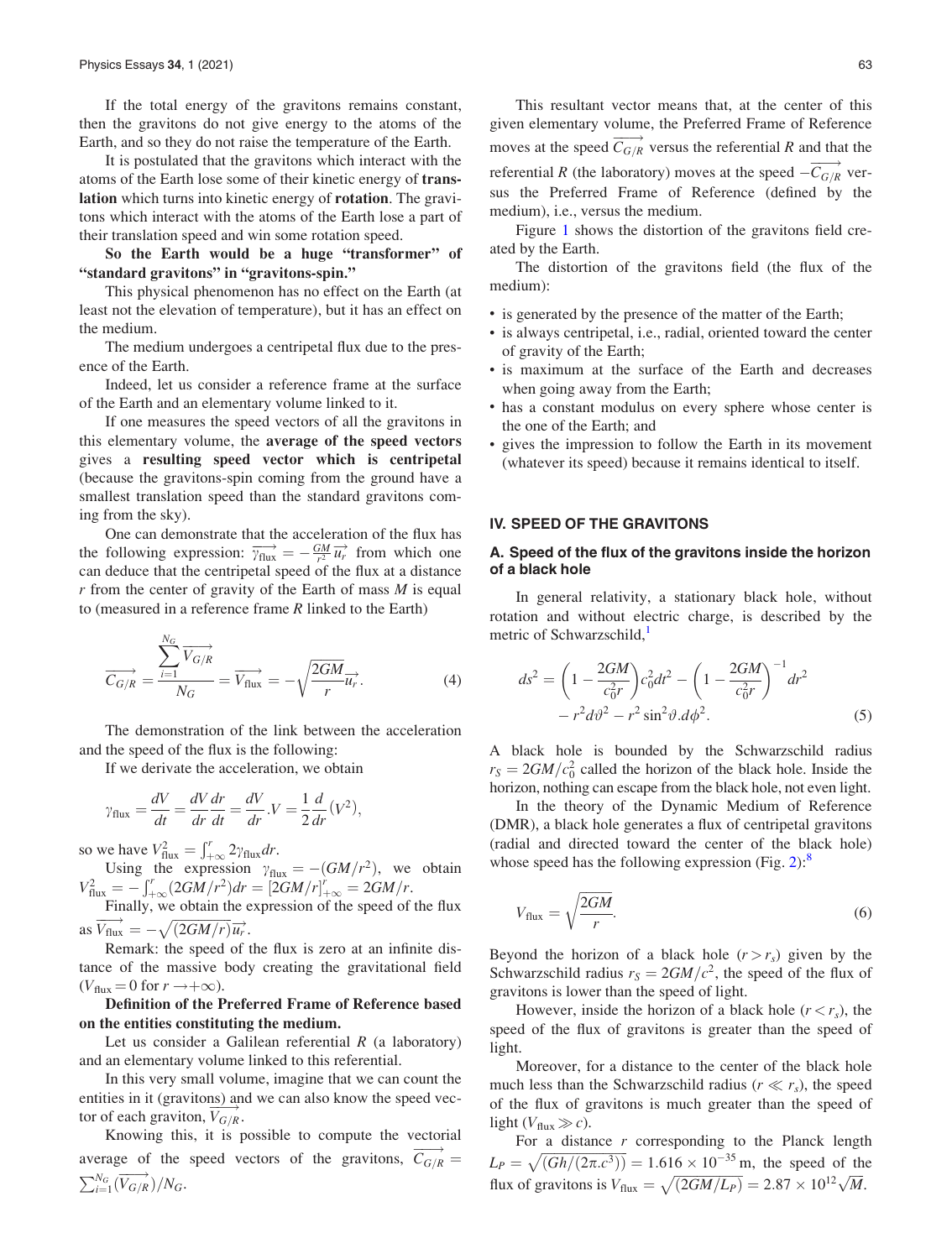<span id="page-3-0"></span>

FIG. 1. (Color online) Distortion of the gravitons field due to the Earth.

For a black hole of a solar mass  $(Ms = 2 \times 10^{30} \text{ kg})$ , the speed of the flux of gravitons is  $V_{\text{flux}} = 4 \times 10^{27}$  m/s.

Inside the horizon of a black hole is the only place in the current Universe where the speed of the flux of gravitons is greater than the speed of light.

This result is of primary importance.

The speed vector of the flux of gravitons at a point M in space is given by the average of the speed vectors of all the gravitons located in the elementary volume centered in M,



$$
\overrightarrow{V_{\text{flux}/R}}(M) = \frac{\sum_{i=1}^{N_G} \overrightarrow{V_{G/R}}}{N_G},\tag{7}
$$

where R denotes any inertial reference frame and  $N_G$  is the number of gravitons contained in the elementary volume centered in M.

If all the gravitons moved at the speed of light, the speed of the flux would be less than or equal to the speed of light (equality would be reached in the case where all the gravitons in a given elementary volume would move in the same direction).

A speed of the flux of gravitons much higher than the speed of light, which is the case at a distance very close to the center of a black hole ( $r \ll r_s$ ), implies that the speed of the gravitons themselves is much higher than the speed of light.

### B. Entanglement of two particles

In The Ghost in the Atom, $9$  there is the following discussion about the EPR experiment and locality (p. 39):

"If locality is abandoned, it is possible to re-create a description of the microworld closely similar to that of the everyday world, with objects having a concrete independent existence in well-defined states and possessing complete sets FIG. 2. (Color online) Speed of the flux of gravitons. of physical attributes. No need for fuzziness now.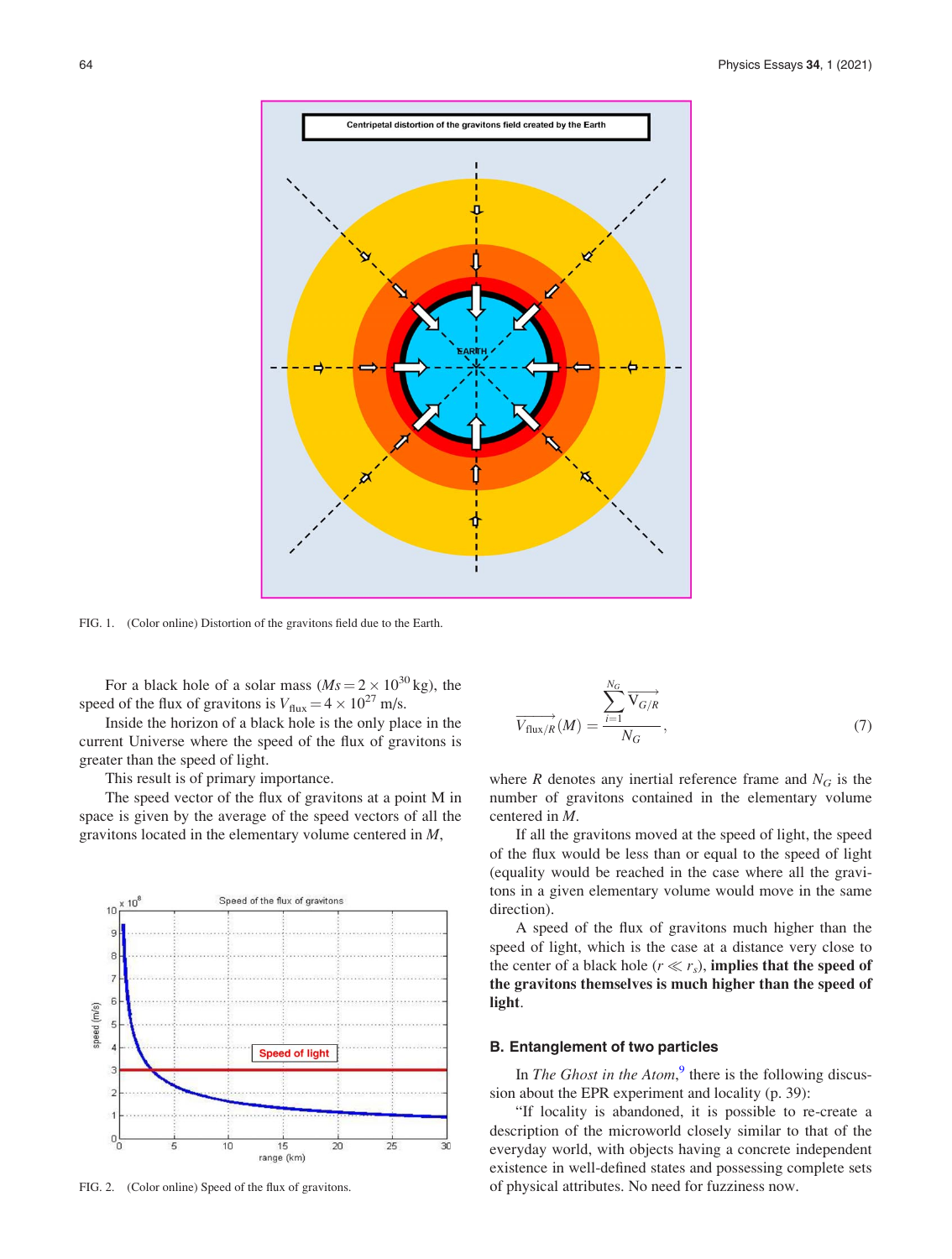<span id="page-4-0"></span>The trade-off is, of course, that nonlocal effects bring their own crop of difficulties; specifically, the ability for signals to travel backwards into the past. This would open the way to all sorts of causal paradoxes."

It is essential to be aware that all these difficulties are only in Einstein's vision, i.e., the special relativity (and general relativity).

If one chooses the version of Lorentz and Poincaré, all these difficulties disappear.

In The Ghost in the Atom,<sup>[9](#page-6-0)</sup> Bell says about the EPR paradox (p. 48): "I would say, that the cheapest resolution is something like going back to relativity as it was before Einstein, when people like Lorentz and Poincaré thought that there was an aether - a preferred frame of reference - but that our measuring instruments were distorted by motion in such a way that we could not detect motion through the aether. Now, in that way you can imagine that there is a preferred frame of reference, and in this preferred frame of reference things do go faster than light."

In the same book, $9$  Bohm says about locality: "I would be quite ready to relinquish locality; I think it is an arbitrary assumption." and Basil Hiley says about nonlocality: "If you have an absolute spacetime, or an absolute time, in the background, then you do not get into causal loops. So, the causal paradoxes will not arise."

The entanglement of two particles (let us say two photons) could be realized by the proposed gravitons which move much faster than light.

To determine the speed of gravitons, one reasoning is to consider that the connection between two particles remains even if the two particles are situated at two opposite extremities of our Universe and that our more accurate instruments cannot detect a duration between the measurement of the first particle and the measurement of the second particle, i.e., the duration is smaller than the Planck time  $t_{\text{Planck}} = 5.4 \times 10^{-44} \text{ s.}$ 

So we obtain the following speed for the gravitons and the speed of gravitation:

$$
V_G \approx \frac{R_{\text{universe}}}{t_{\text{Planck}}}
$$

which gives

$$
V_G \approx 13.7 \times 10^9 \,\text{AL}/5.4 \times 10^{-44} = 2.4 \times 10^{69} \,\text{m/s}.\tag{8}
$$

It is only in Einstein's version (the theory of relativity) that nothing can move faster than light.

# V. VACUUM ENERGY ACCORDING TO THE THEORY OF THE DYNAMIC MEDIUM OF REFERENCE

According to the theory of the dynamic medium of reference, the "true vacuum" or "perfect vacuum" does not exist.

The gravitons being everywhere in the Universe (and even beyond the visible Universe), a given volume, even intersidereal vacuum, still contains gravitons.

The gravitons constitute a field and form a medium.

The main characteristics of a graviton are its translation speed  $\overrightarrow{V_G}$  and its rotation speed  $\overrightarrow{\omega_G}$ .

The energy of a unique graviton would be

$$
E_G = \alpha \|\overrightarrow{V_G}\|^2 + \beta \|\overrightarrow{\omega_G}\|^2, \tag{9}
$$

where  $\alpha$  and  $\beta$  are two constants of proportionality.

Let us suppose that a cube meter of vacuum contains in average  $N_G$  gravitons.

The vacuum energy contained in one cube meter is simply given by the following expression:

$$
E_{\text{vacuum}} = E_{\text{medium}}
$$
  
= 
$$
\sum_{i=1}^{N_G} E_G(i)
$$
  
= 
$$
\sum_{i=1}^{N_G} \left( \alpha \cdot \|\overrightarrow{V_G}\|^2 + \beta \cdot \|\overrightarrow{\omega_G}\|^2 \right)
$$
  
= 
$$
N_G.E_G = N_G(\alpha V_G^2 + \beta \omega_G^2),
$$
 (10)

where  $E_G$  is the average energy of a graviton,  $V_G$  is the average translation speed of a graviton, and  $\omega_G$  is the average rotation speed of a graviton.

Remark: the chosen referential to measure the translation speed of the gravitons has a negligible effect because it is moving slower than the speed of light with regard to the Preferred Frame of Reference, and the speed of the gravitons is at least  $10^{60}$  times the speed of light.

#### A. Approximation of the vacuum energy

We assume that the standard gravitons of the gravitons field of speed  $V_G$  have a negligible energy of rotation compared to their energy of translation.

We will show that it is the same for the gravitons-spin of speed  $V_{Gspin}$  having interacted with the atoms of a massive body.

The energy of a standard graviton is

$$
E_1 \approx \alpha V_G^2 = E_{1T}.\tag{11}
$$

The energy of a graviton-spin is

$$
E_2 = \alpha V_{Gspin}^2 + \beta \omega_{Gspin}^2 = E_{2T} + E_{2R}.
$$
 (12)

The gravitons always keep the same energy, and so we have  $E_1 = E_2$ , which gives

$$
E_{2R} = E_{1T} - E_{2T}
$$
  
\n
$$
= \alpha \left( V_G^2 - V_{Gspin}^2 \right)
$$
  
\n
$$
= \alpha V_G^2 \left[ 1 - \left( \frac{V_{Gspin}}{V_G} \right)^2 \right]
$$
  
\n
$$
= \alpha V_G^2 \left[ 1 - \left( 1 - \frac{\Delta V_G}{V_G} \right)^2 \right].
$$
\n(13)

In a future article, it will be shown that  $\Delta V_G =$  $V_G - V_{Gspin}$  is negligible with regard to  $V_G$ .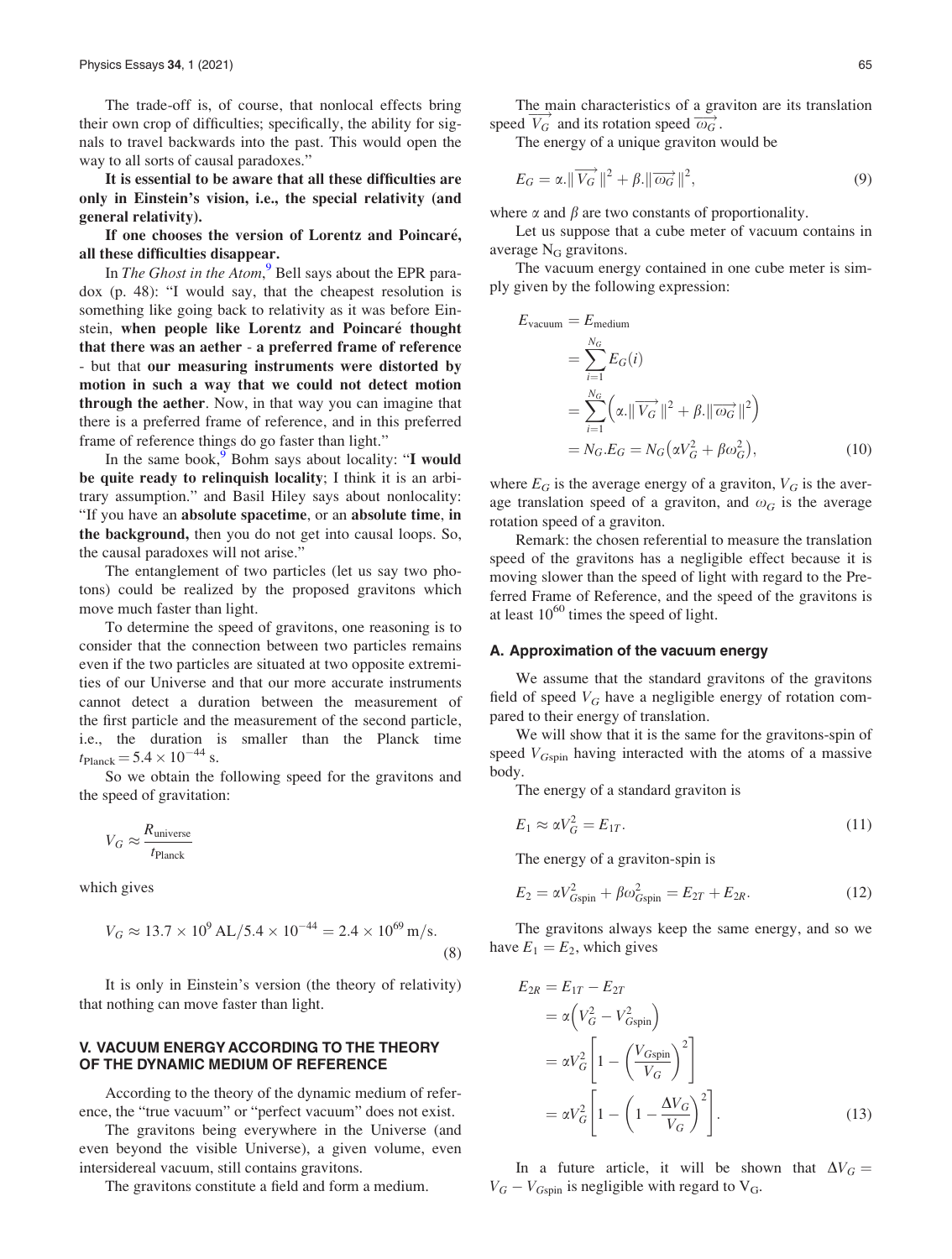So we have  $E_{2R} = E_{1T} - E_{2T} \approx 2\alpha V_G \Delta V_G$ , whence

$$
\frac{E_{2R}}{E_{1T}} \approx 2 \frac{\Delta V_G}{V_G}.
$$
\n(14)

So we have  $E_{2R} \ll E_{1T}$  and

$$
E_2 \approx E_1 = \alpha V_G^2. \tag{15}
$$

So the energy of rotation of a graviton-spin remains negligible compared to its energy of translation.

So a good approximation of the vacuum energy is

$$
E_{\text{vacuum}} \approx N_G \alpha V_G^2. \tag{16}
$$

## VI. DARK ENERGY ACCORDING TO THE THEORY OF THE DYNAMIC MEDIUM OF REFERENCE

Within the theory of the dynamic medium of reference, the far galaxies are carried along by the medium (the gravitons field) and the speed of the galaxies corresponds to the average speed of the moving medium seen by an observer on the Earth which is given by the following formula:

$$
\overrightarrow{C_{G/Earth}} = \frac{\sum_{i=1}^{N_G} \overrightarrow{V_{G/Earth}}}{N_G}.
$$
\n(17)

The dark energy would correspond to the dragging energy of the gravitons contained in the medium.

Thus, the dark energy corresponding to one cube meter of medium, containing  $N_G$  gravitons, would be given by the following formula:

$$
E_{\text{dark}} = E_{CC} = N_G.\alpha. ||\overrightarrow{C_{G/\text{Earth}}}||^2.
$$
 (18)

This energy is also called  $E_{CC}$  because it corresponds to the energy due to the cosmological constant of the general relativity properly interpreted and assessed.

To determine the value of  $\|\overline{C_{G/Earth}}\|$ , we have to use Hubble's law<sup>[1,2](#page-6-0)</sup>  $V = H.D$ , which brings in the famous Hubble's constant H.

The current observations approximately match toward a value around 70 (km/s)/Mpc. This means that a galaxy located at 1 Mpc (about  $3.26 \times 10^6$  light years) from the observer is going away by the fact of the expansion of the Universe (and thus without taking into account the proper movement of the object, negligible at very high distances) with a speed of 70 km/s.

The Planck mission<sup>[10](#page-6-0)</sup> allowed to calculate Hubble's constant, which is a recession speed of 67.8 km/s and per mega parsec.

A galaxy located at  $D_{\text{galaxy}} = 13.7 \times 10^9$  light years (4200 Mpc) is going away at a speed of

$$
V_{\text{galaxy}} = H.D = 67.8 \times 4200 = 284760 \,\text{km/s}.
$$

This speed is very close to the speed of light, so it is possible to make the following approximation:

$$
\|\overrightarrow{C_{G/\text{Earth}}}\| \approx V_{\text{galaxy}} \approx c. \tag{19}
$$

## VII. COMPARISON BETWEEN VACUUM ENERGY AND DARK ENERGY

Taking the ratio between the vacuum energy and the dark energy, we find the following important relation:

$$
\frac{E_{\text{vacuum}}}{E_{\text{dark}}} = \frac{\alpha V_G^2 + \beta \omega_G^2}{\alpha ||\overrightarrow{C_G/\text{Earth}}||^2} = \left(\frac{V_G}{C_G}\right)^2 + \frac{\beta}{\alpha} \left(\frac{\omega_G}{C_G}\right)^2. \tag{20}
$$

Taking into account the approximation of the vacuum energy in Sec. [V,](#page-4-0) we obtain

$$
\frac{E_{\text{vacuum}}}{E_{\text{dark}}} \approx \left(\frac{V_G}{C_G}\right)^2.
$$
\n(21)

This can provide us an estimation of the average speed of the gravitons using the approximation  $C_G \approx V_{\text{galaxy}}$ ,

$$
V_G = C_G \sqrt{\frac{E_{\text{vacuum}}}{E_{\text{dark}}}} \approx V_{\text{galaxy}} \sqrt{\frac{E_{\text{vacuum}}}{E_{\text{dark}}}}.
$$
 (22)

The calculation gives

$$
V_G \approx 2.8 \times 10^8 \sqrt{\frac{10^{113}}{10^{-9}}} \approx 2.8 \times 10^{69} \,\mathrm{m/s}.\tag{23}
$$

In Sec. [IV B,](#page-3-0) we have showed that

$$
V_G \approx \frac{R_{\text{universe}}}{t_{\text{Planck}}} \approx 2.4 \times 10^{69} \text{ m/s}.
$$

The two values of the speed of the gravitons obtained with two totally different formulae are in good agreement.

Remark: it is possible to determine the product  $N_G \alpha$ between the number of gravitons contained in one cube meter "of vacuum" and the constant of proportionality  $\alpha$ ,

$$
N_G.\alpha \approx \frac{E_{\text{vacuum}}}{V_G^2} \approx \frac{E_{\text{dark}}}{C_G^2} \approx \frac{10^{-9}}{(2.8 \times 10^8)^2} \approx 10^{-26} \text{ J m}^{-2} \text{ s}^2. \tag{24}
$$

#### VIII. ANALOGY WITH A VOLUME OF AIR

We consider a volume of air and we suppose that this volume is pushed by a wind of speed  $C_W$ .

It is possible to consider two types of energy associated with this volume of air:

- the "group energy" of the volume of air,
- the energy of all the molecules composing the volume of air.

# A. "Group energy" of the volume of air (analogy with dark energy)

The "group energy" of the volume of air is given by the following formula: